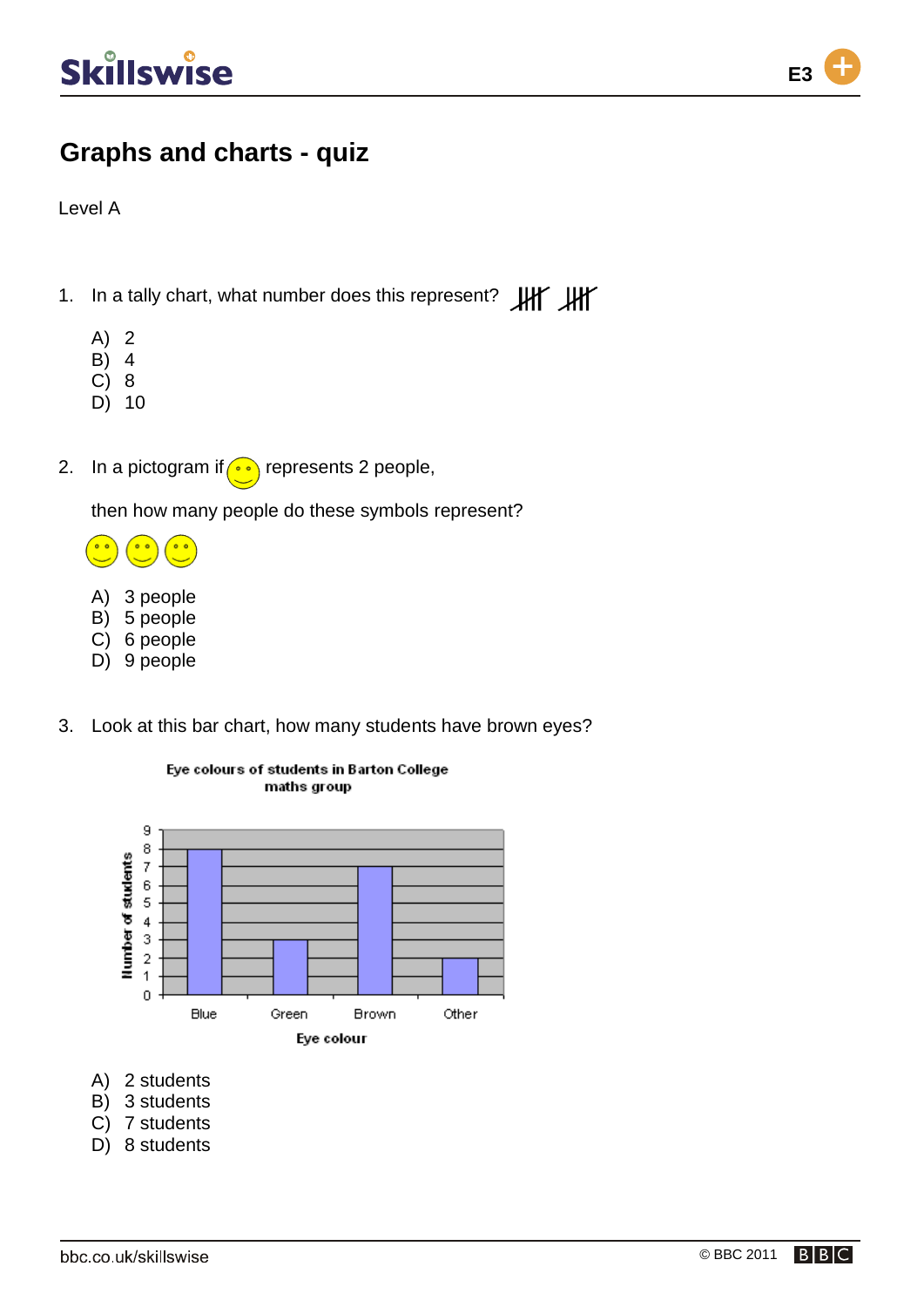

4. Look at this pictogram. How many more cans were sold on Friday than on Sunday?

Cans of drink sold over 3 days



Key:



- A) 2 cans
- B) 10 cans
- C) 20 cans
- D) 30 cans
- 5. In a tally chart, frequency means:
	- A) The number of times something is recorded
	- B) The mark you make when you are counting things
	- C) The number of rows in the tally chart
	- D) The number of columns in a tally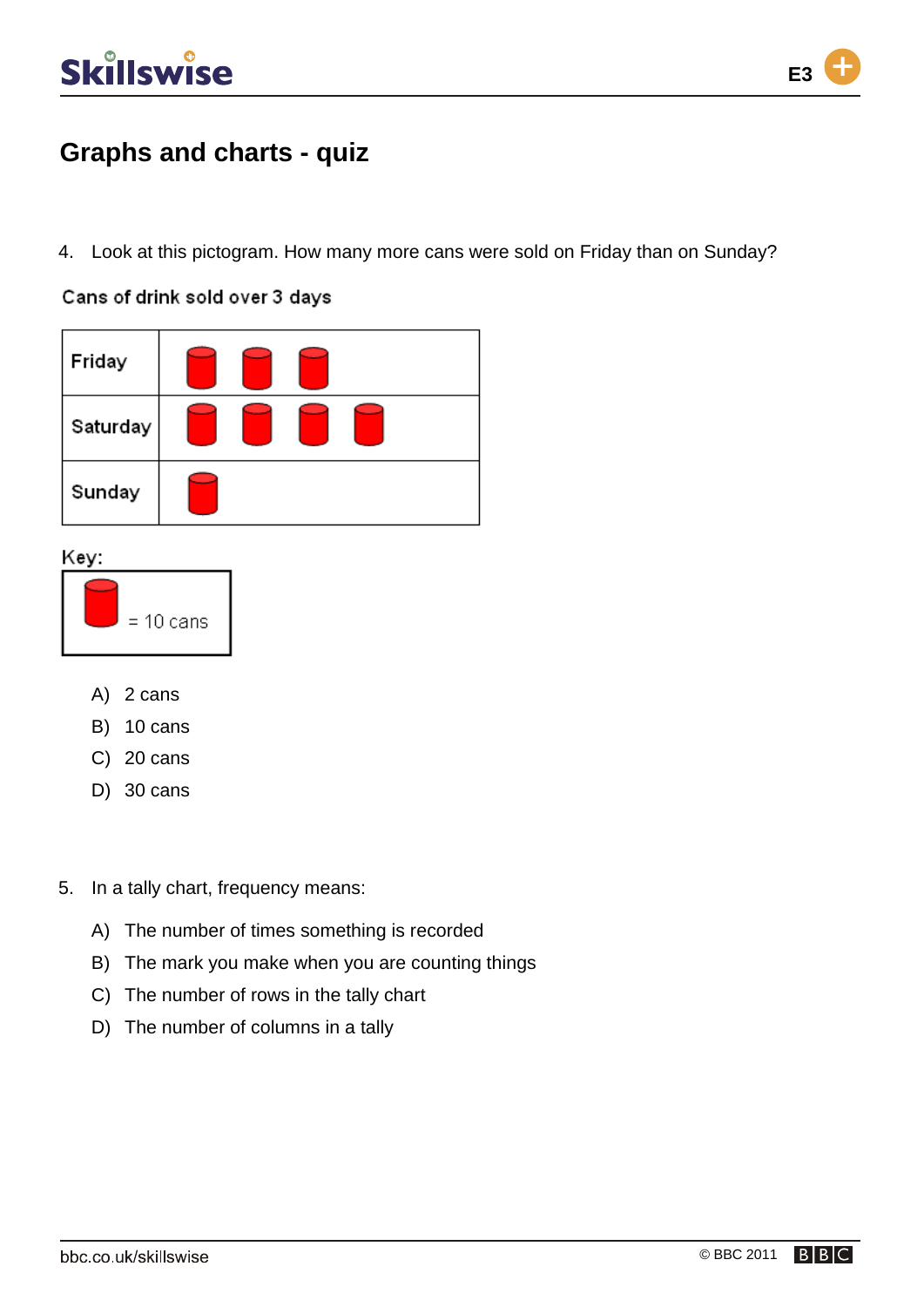

6. How many people attended the meeting from Germany?

Pictogram showing how many people from different countries attending an international meeting



- A) 5
- B) 6
- C) 8
- D) 10

7. How many people attended the meeting from Belgium and France (see pictogram above)?

- A) 10
- B) 12
- C) 14
- D) 20

**E3**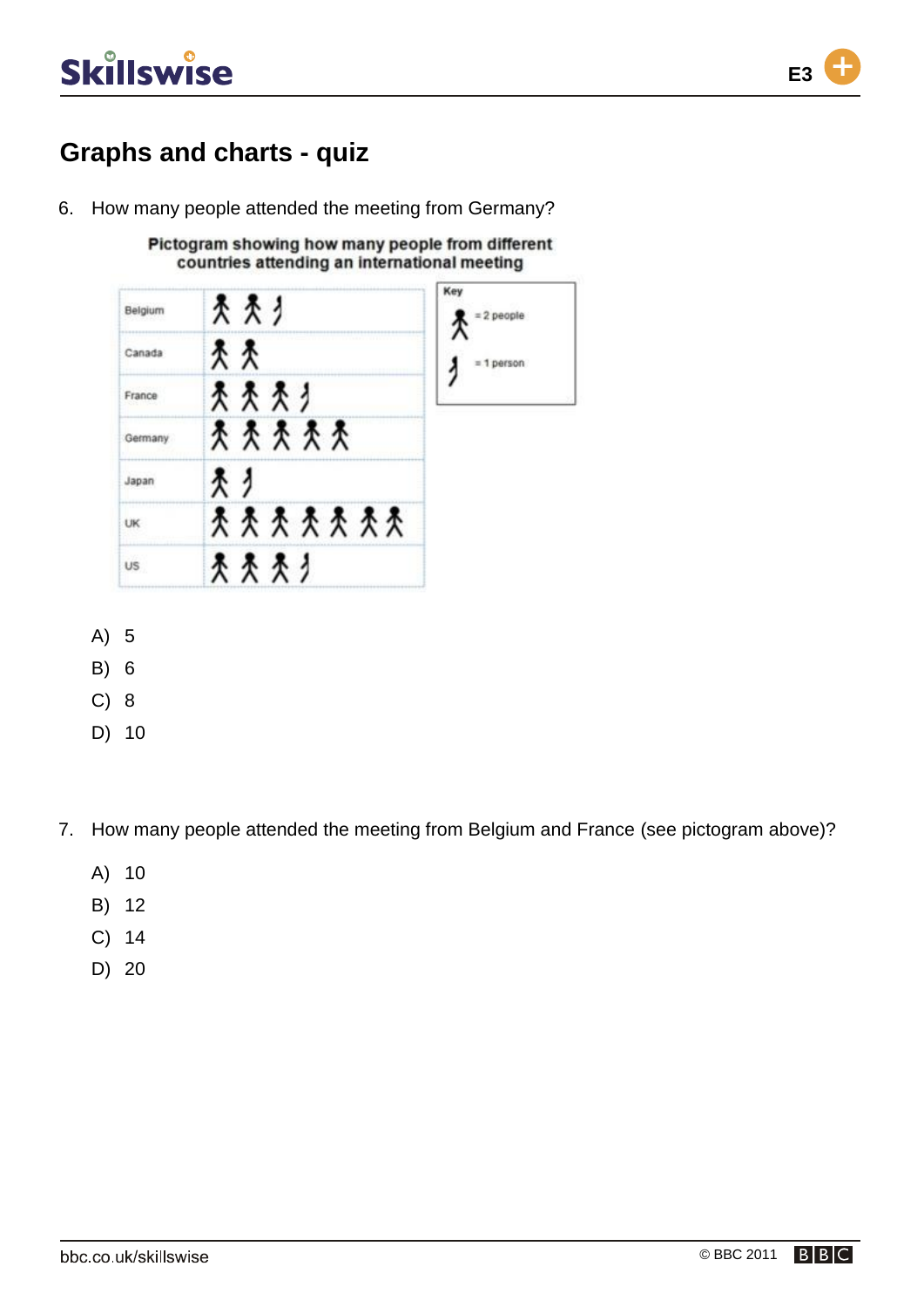

## **Graphs and charts - quiz**

8. How many people attended the doctor's surgery on Tuesday?

#### Pictogram showing how many people attended a doctor's surgery



- A) 1.5
- B) 2
- C) 15
- D) 20
- 9. 50 people attended the doctor's surgery on (see pictogram above):
	- A) Monday
	- B) Wednesday
	- C) Thursday
	- D) Friday
- 10. Look at this table. The scale shows you that each division represents the sale of how many drinks?



#### Vending machine drink sales on Tuesday

**E3**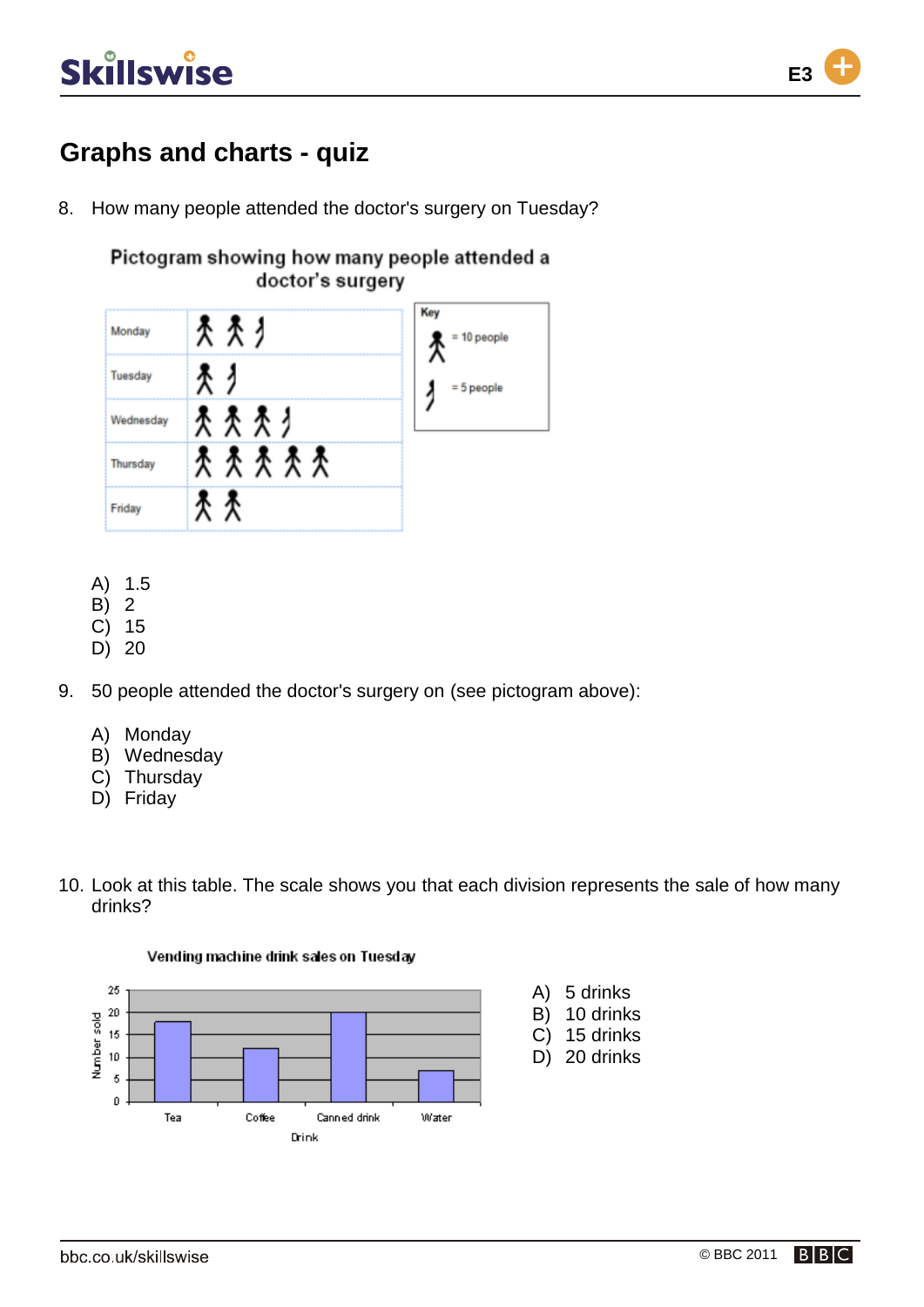

## **Graphs and charts - quiz**

#### Level B

1. On a bar chart like this, the vertical axis is:

Favourite season of 20 people surveyed on 10th June



- A) The line along the bottom of the chart
- B) The line which goes from top to bottom on the left hand side of the chart
- C) Another name for the upright columns
- D) Another name for the title
- 2. On a bar chart (see above) the horizontal axis is:
	- A) Another name for the upright columns
	- B) The line along the bottom of the chart
	- C) The line which goes from top to bottom on the left hand side of the chart
	- D) Another name for the title
- 3. On a pictogram if  $\overline{+}$  =10 Christmas trees.

Then how many trees do these symbols represent?



- A) 3 and 1/2 trees
- B) 30 and 1/2 trees
- C) 35 trees
- D) 40 trees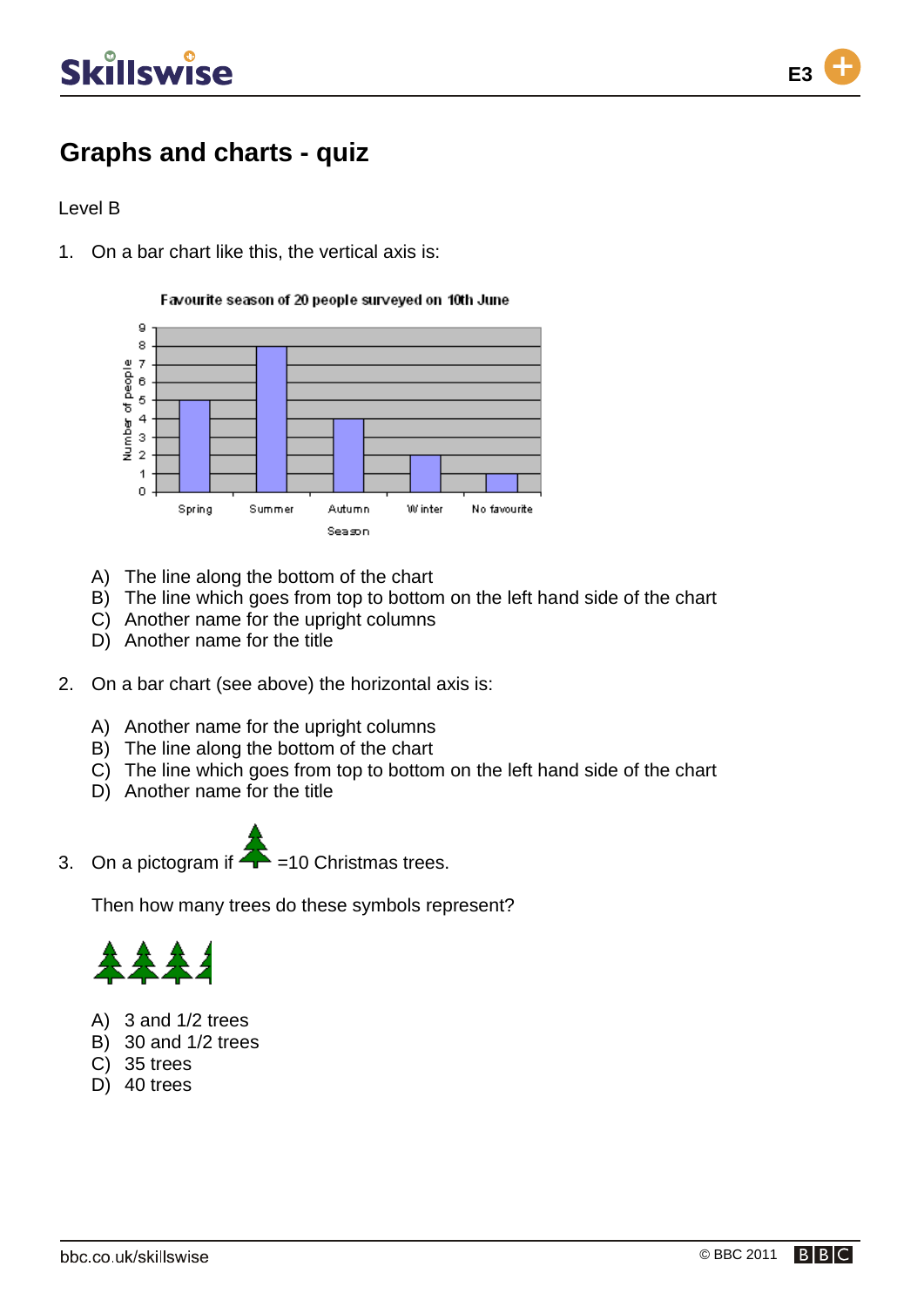

4. What's missing from this bar chart?



- A) A title
- B) A label on the vertical axis
- C) A label on the horizontal axis
- D) A key
- 5. What's wrong with this pictogram?





- A) There's no title
- B) There's no key
- C) The boxes are different sizes
- D) The number of packets of crisps in each box isn't shown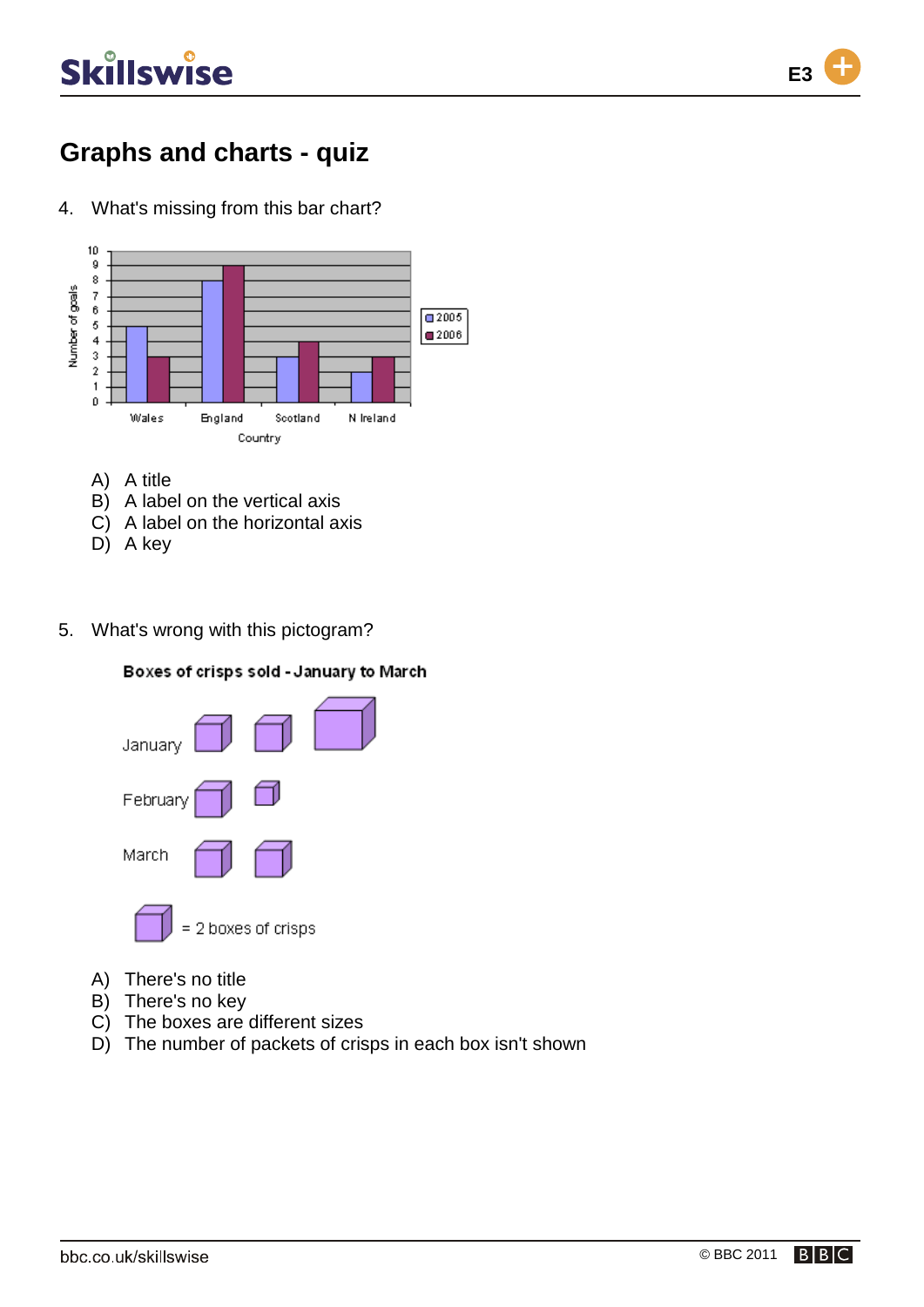

## **Graphs and charts - quiz**

6. Look at this bar chart. On which day were the fewest newspapers sold?

Weekday newpaper sales at the Central Snack Bar



- A) Monday
- B) Tuesday
- C) Wednesday
- D) Friday

7. In total, how many newspapers were sold on Thursday and Friday (see image above)?

- A) 15 newspapers
- B) 20 newspapers
- C) 35 newspapers
- D) 36 newspapers

8. Look at this tally chart. Which colour has the wrong number recorded in the total column?

#### Survey of favourite colours:

| A)<br>B)<br>C)<br>D) | <b>Blue</b><br>Green<br>Red<br>Yellow | Colour | <b>Tally</b> | Total |
|----------------------|---------------------------------------|--------|--------------|-------|
|                      |                                       | Blue   | 拙门           | 7     |
|                      |                                       | Green  | $\mathbf{H}$ | 3     |
|                      |                                       | Red    | 卌            | 4     |
|                      |                                       | Yellow | 拙 拙          | 11    |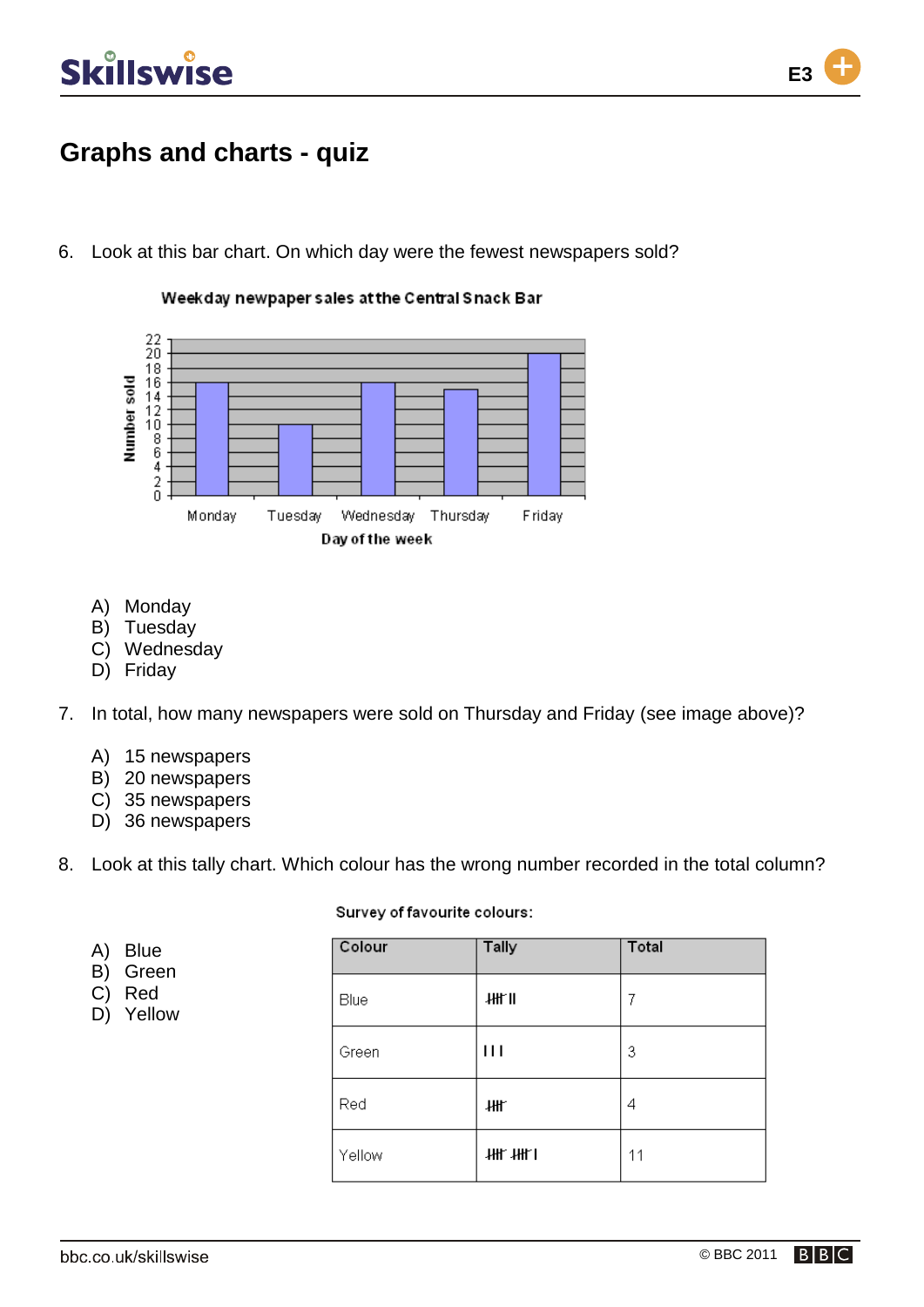

9. What is the total number of people who like to attend the gym?

| <b>Sports activity</b> | Tally        | Total |
|------------------------|--------------|-------|
| <b>Badminton</b>       |              |       |
| Football               |              |       |
| Gym                    | <b>LK UR</b> |       |
| Swimming               |              |       |

A) 3

- B) 10
- C) 11
- D) 12
- 10. The most popular sport (see image above) is…
	- A) Badminton
	- B) Football
	- C) Gym
	- D) Swimming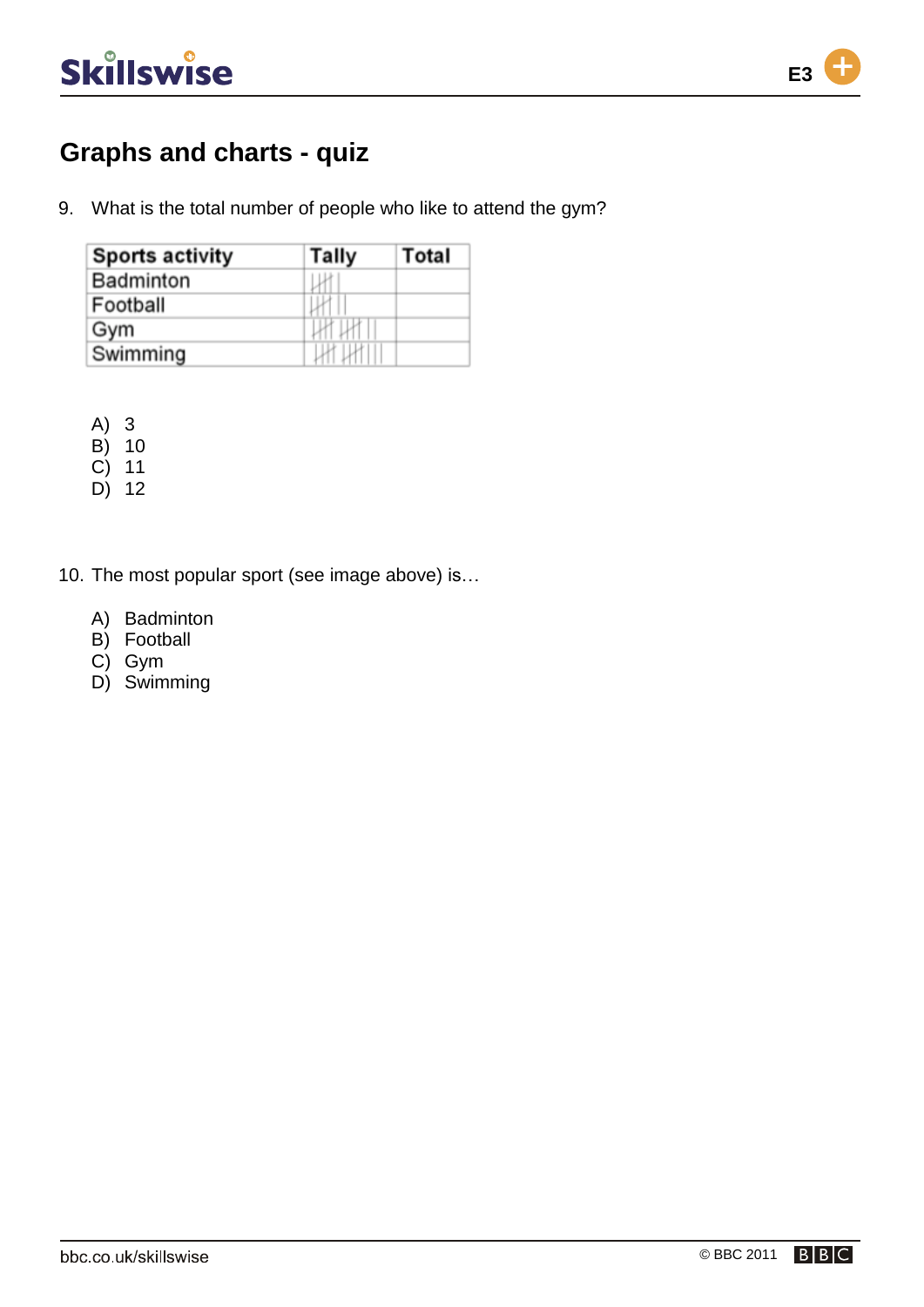

Level C

1. Look at this tally chart. In total how many people were asked about where they live?

Survey of where people live:

| Type of<br>accommodation | <b>Tally</b> |
|--------------------------|--------------|
| House                    | 拙拙Ⅲ          |
| Bungalow                 | 1111         |
| Flat or apartment        | 拙拙           |
| Other                    | Ш            |

A) 4

B) 7

C) 26

D) 30

2. How many more people live in houses than in bungalows (see image above)?

- A) 4
- B) 9
- C) 13
- D) 17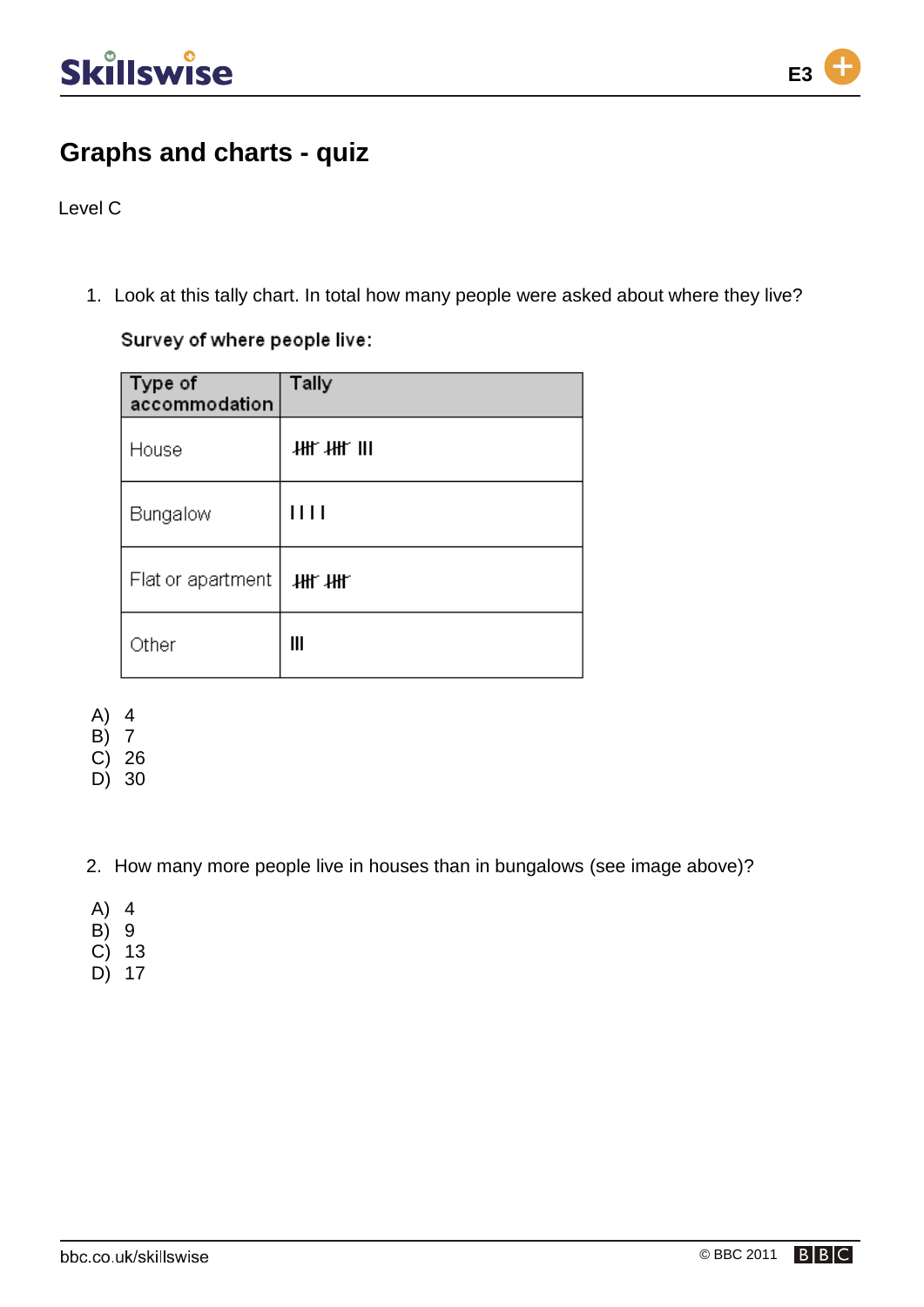

### **Graphs and charts - quiz**

3. Look at this bar chart. What does the key tell you?



Number of customers visiting a hair salon

- A) What the chart is all about
- B) The days of the week
- C) The number of people who visited the hair salon
- D) What each bar colour represents
- 4. In total, how many people visited the hair salon on Saturday (see image above)?
- A) 20
- B) 35
- C) 50
- D) 110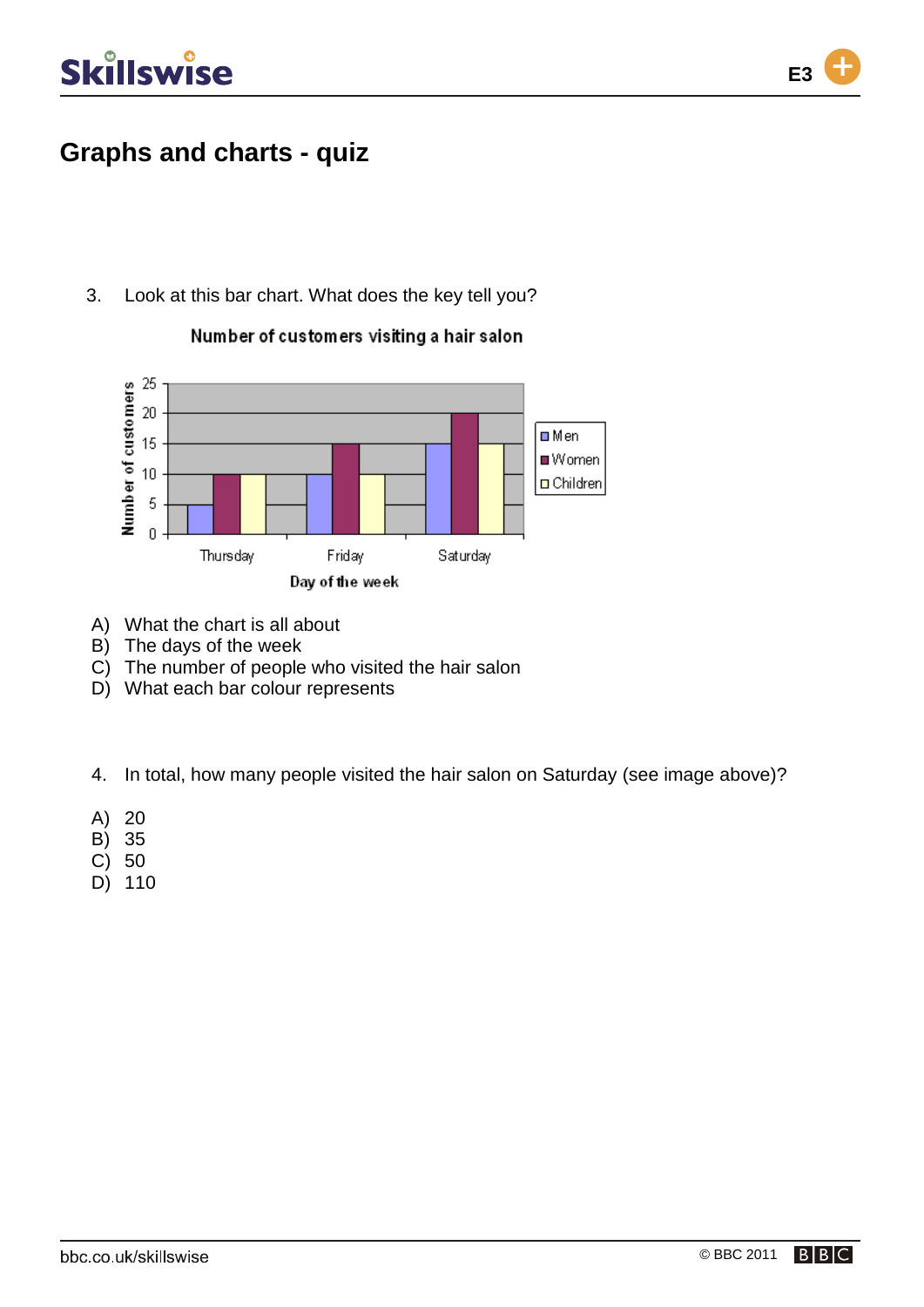

A) True B) False

**E3**

#### **Graphs and charts - quiz**

5. A social enterprise generates income through bidding for contracts. The pie chart shows the income generated in each quarter (3-month period) of one year. The enterprise earned the most in the 2nd quarter.



- 6. In the first quarter of the year, the enterprise generated more income than in the 4th quarter (see image above)?
- A) True
- B) False
- 7. What is missing from this bar chart?

#### Time spent on the computer



- A) A title
- B) Tally marks
- C) A horizontal axis
- D) A key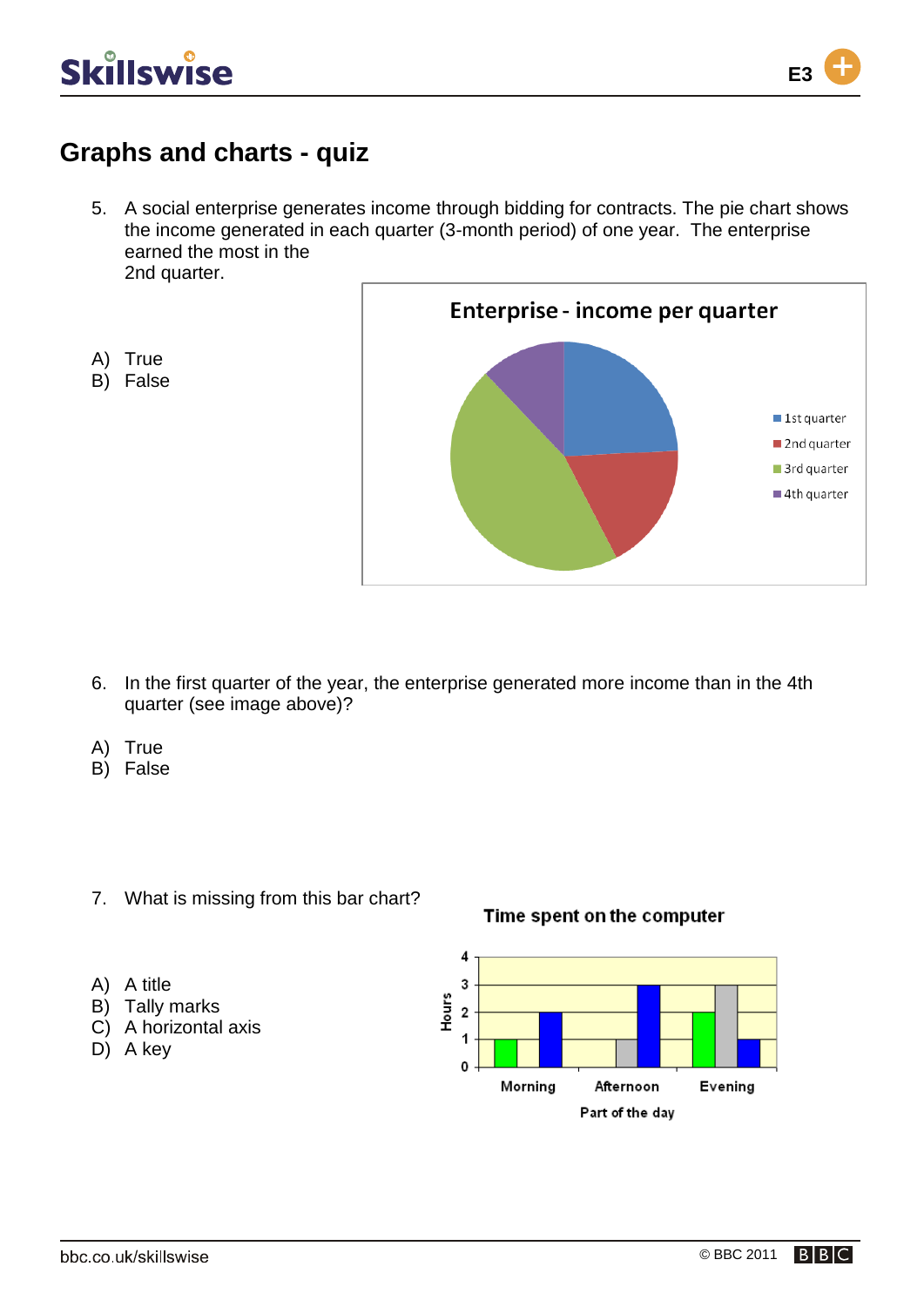A) 3 houses B) 4 houses C) 12 houses D) 16 houses



### **Graphs and charts - quiz**

8. Look at this pictogram. How many houses were sold in May?



- 9. If 2 houses were sold in September, then you would show this on the pictogram by adding a fifth column of:
	- A) 2 houses
	- B) 1/2 a house
	- C) 8 houses
	- D) You can't show less than 4 houses
- 10. In which month is there the biggest difference between the temperatures in London and in Sydney? Average temperatures recorded in London and
	- A) May
	- B) June
	- C) July
	- D) August

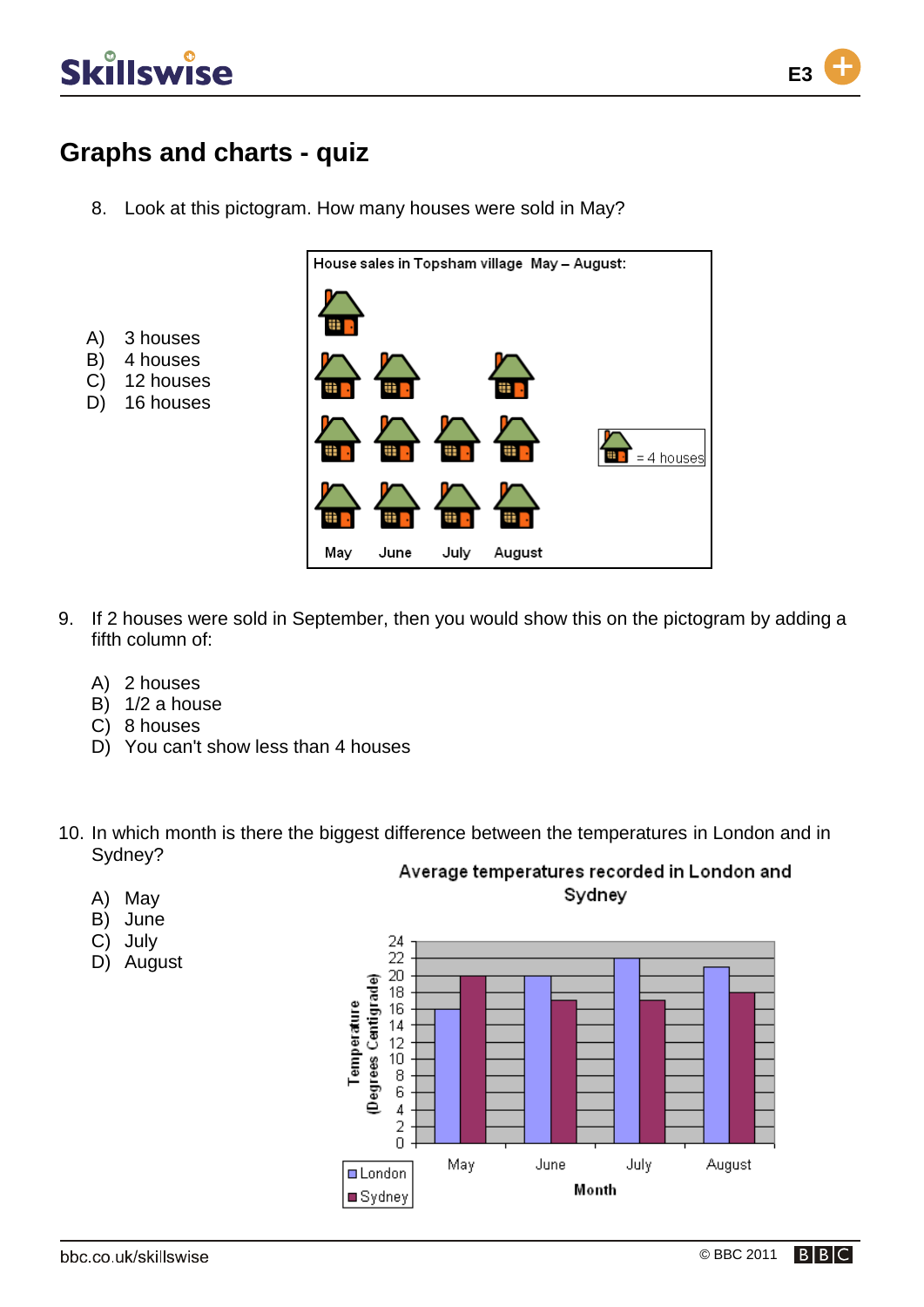

Answers

Level A

- 1. The correct answer is: D. 10
- 2. The correct answer is: C. 6 people

Each smiley face represents 2 people. To work out how many people 3 smiley faces represent, multiply 2 (what each picture represents) by 3 (the number of pictures):  $3 \times 2 = 6$ . Three pictures represent 6 people.

- 3. The correct answer is: C. 7 students have brown eyes.
- 4. The correct answer is: C. 20 cans

The difference between Friday (30 cans) and Sunday (10 cans) is:  $30 - 10 = 20$ . 20 more cans were sold on Friday than on Sunday.

5. The correct answer is: A. The number of times something is recorded.

In a tally chart frequency means the number of times something is recorded.

6. The correct answer is: D. 10

As each figure represents 2 people and there are 5 matchstick figures shown for Germany, the calculation is  $5 \times 2 = 10$ 

7. The correct answer is: B. 12

Using the key in the pictogram, we can see that 5 people attended from Belgium and 7 from France. Together that makes 12 people.

8. The correct answer is: C. 15

There are 1½ matchstick figures in the pictogram, and the key says that 1 figure represents 10 people. So  $1\frac{1}{2}$  matchstick figures = 1.5 x 10 = 15 people

9. The correct answer is: C. Thursday.

There are 5 matchstick figures shown for Thursday. That's 5 x 10= 50

10. The correct answer is: A. 5 drinks.

To work out the value of the divisions on the scale, look at the difference between each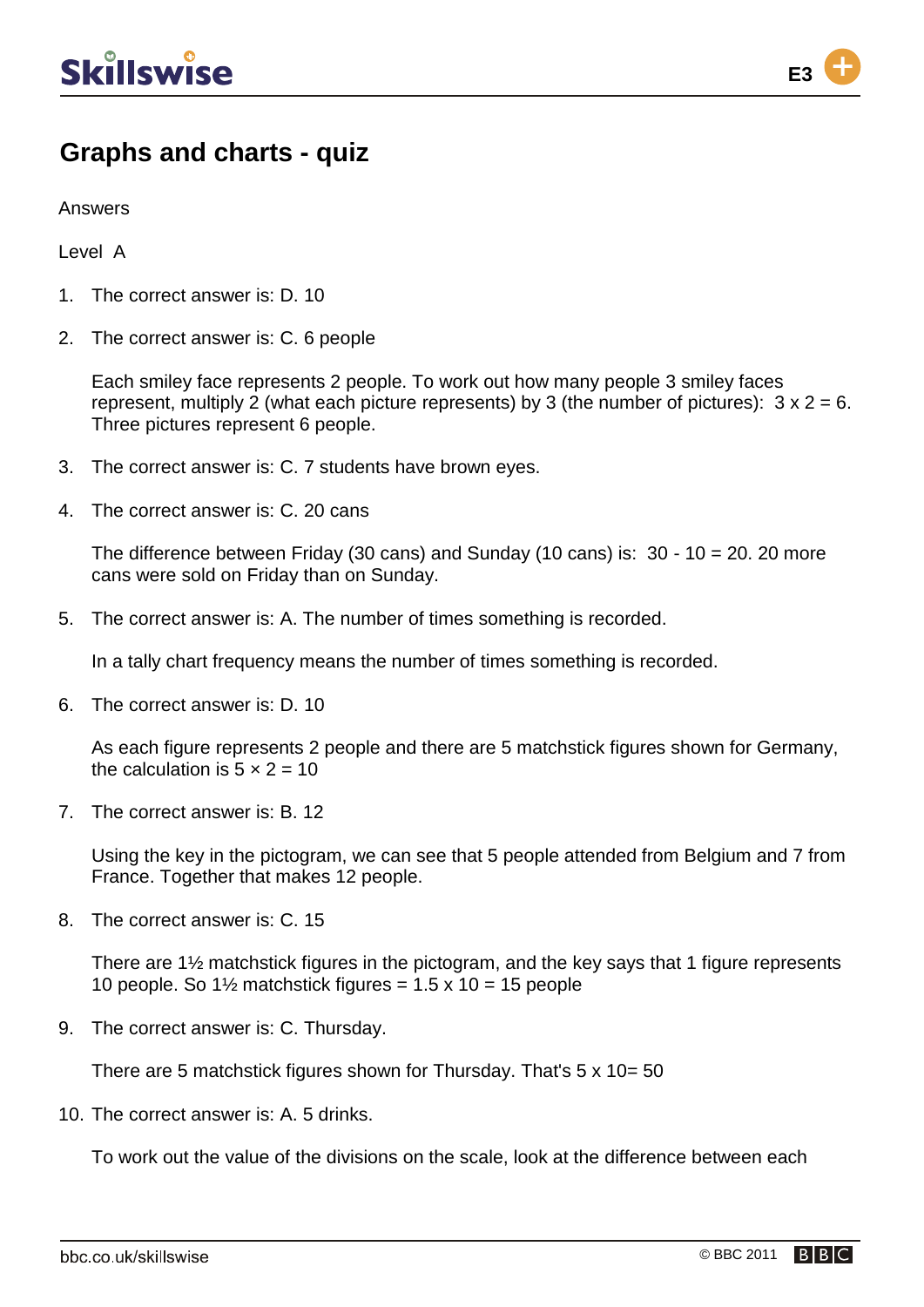

division. On the 'y' axis the scale goes up in divisions of 5: 0, 5, 10 etc. Each division represents the sale of 5 drinks.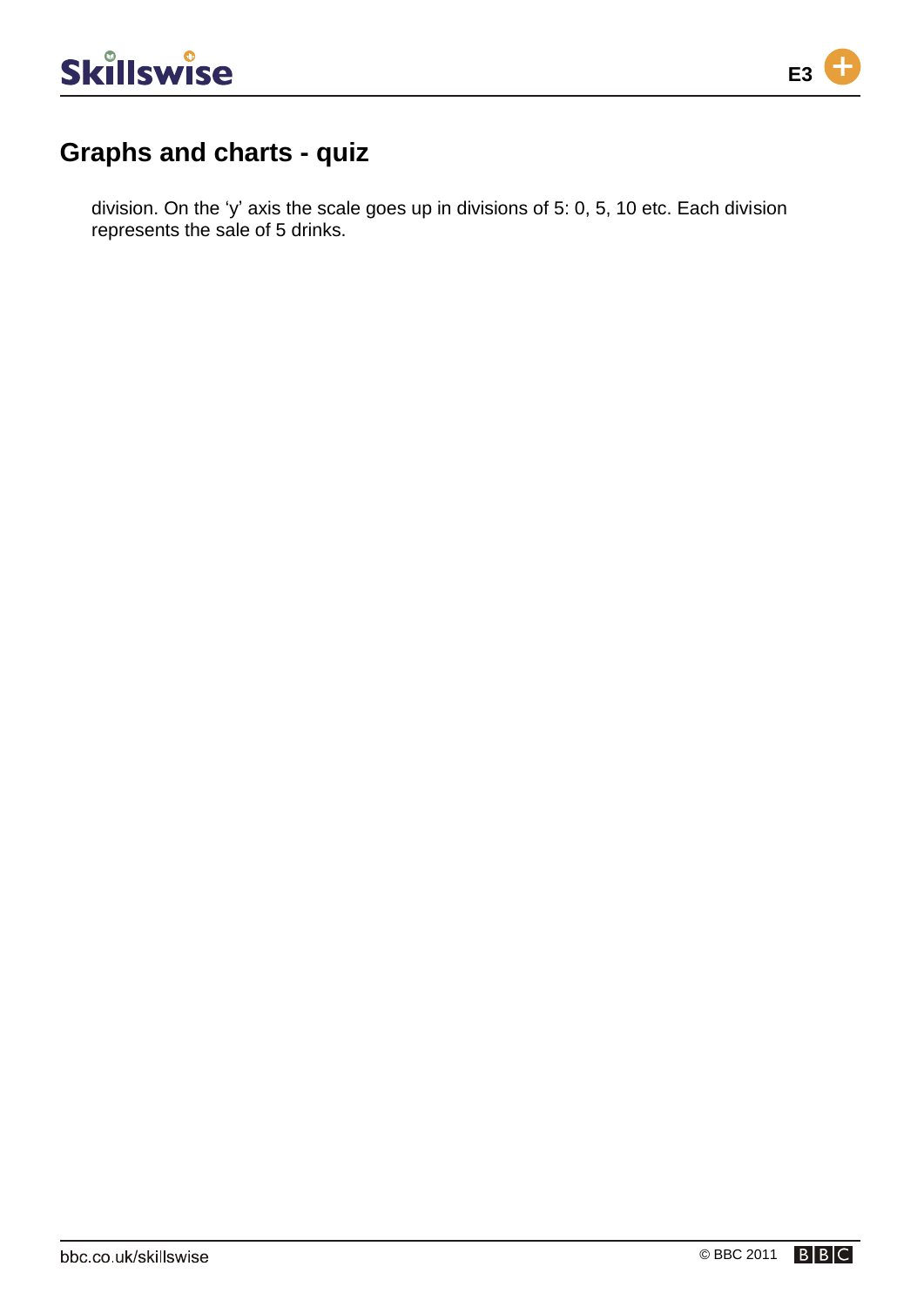

Level B

1. The correct answer is: B. The vertical axis is theline which goes from top to bottom on the left hand side of the chart.

In this chart the vertical axis is labelled 'number of people'.

2. The correct answer is: B. The horizontal axis is the line along the bottom of the chart.

In this chart the horizontal axis is labelled 'Season'.

3. The correct answer is: C. 35 trees

In a pictogram each image usually represents more than 1. The key shows that 1 picture of a tree represents 10 trees. To find out how many 'actual trees' 3.5 'picture trees' represent, multiply 10 (for the number of actual trees each picture represents) by 3.5 (the number of 'picture trees'). So  $3.5 \times 10 = 35$ . There are 35 trees.

4. The correct answer is: A. A title.

A bar chart must have a title so that the person reading the chart knows what it is about.

5. The correct answer is: C. The boxes are different sizes.

The problem is the boxes, they are all different sizes. You wouldn't be able to tell how many boxes of crisps are sold, for example in January. In a pictogram each symbol or picture must be identical.

6. The correct answer is: B. Tuesday.

The fewest newspapers were sold on Tuesday.

7. The correct answer is: C. 35 newspapers.

On Thursday 15 newspapers were sold and on Friday 20 were sold:

 $15 + 20 = 35$ 

On Thursday and Friday 35 newspapers were sold.

8. The correct answer is: C. Red.

Red has the wrong number recorded in the total column.

The total should be 5 not 4.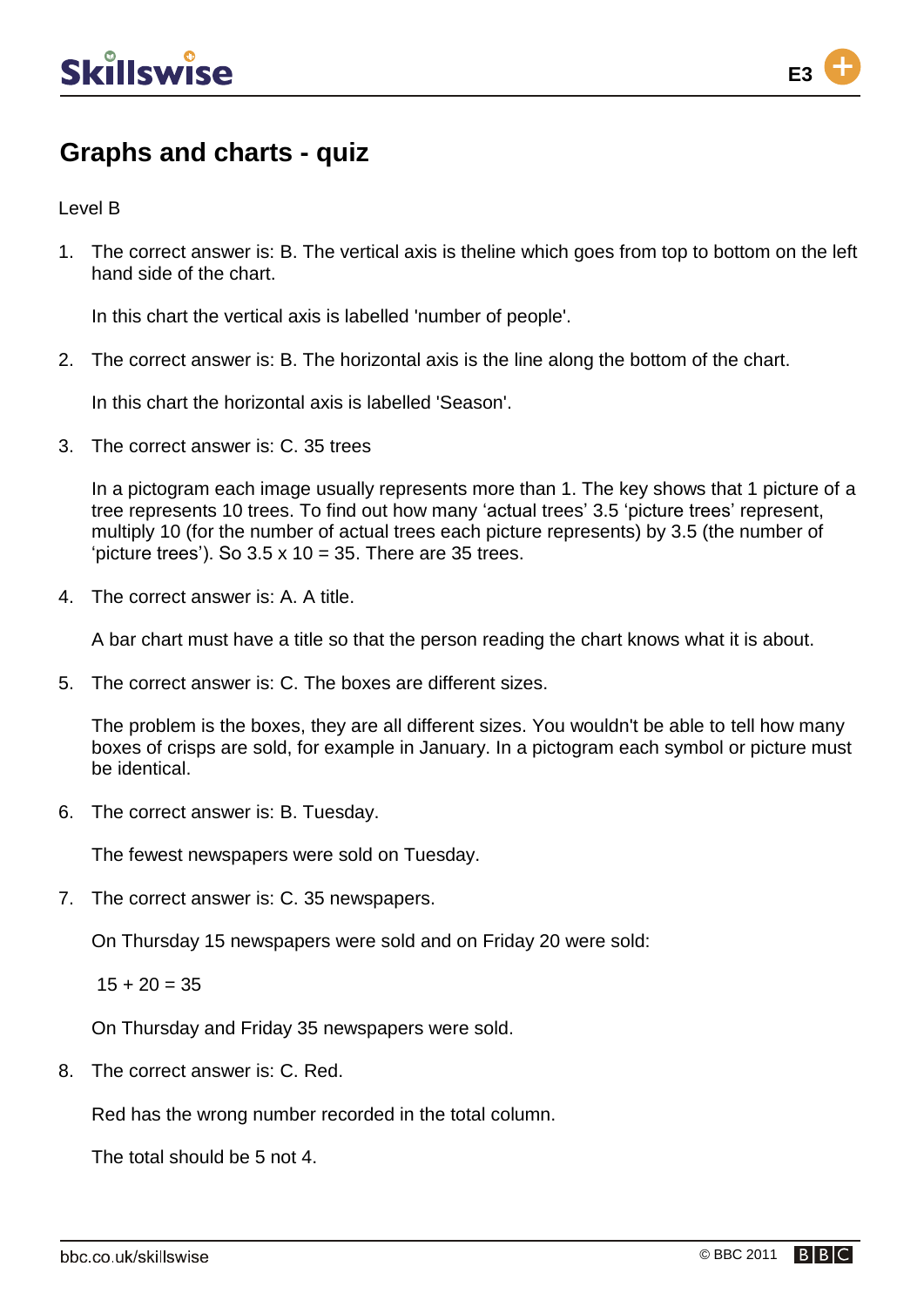

9. The correct answer is: D. 12.

Each "bundle" of tally marks represents 5 people so adding up all the tally marks in the row for gym is  $5 + 5 + 2 = 12$ 

10. The correct answer is: D. Swimming.

As the tally chart shows that more people liked to do this than any of the other options. 23 chose swimming, which is more than 22 for gym, 7 for football and 6 for badminton.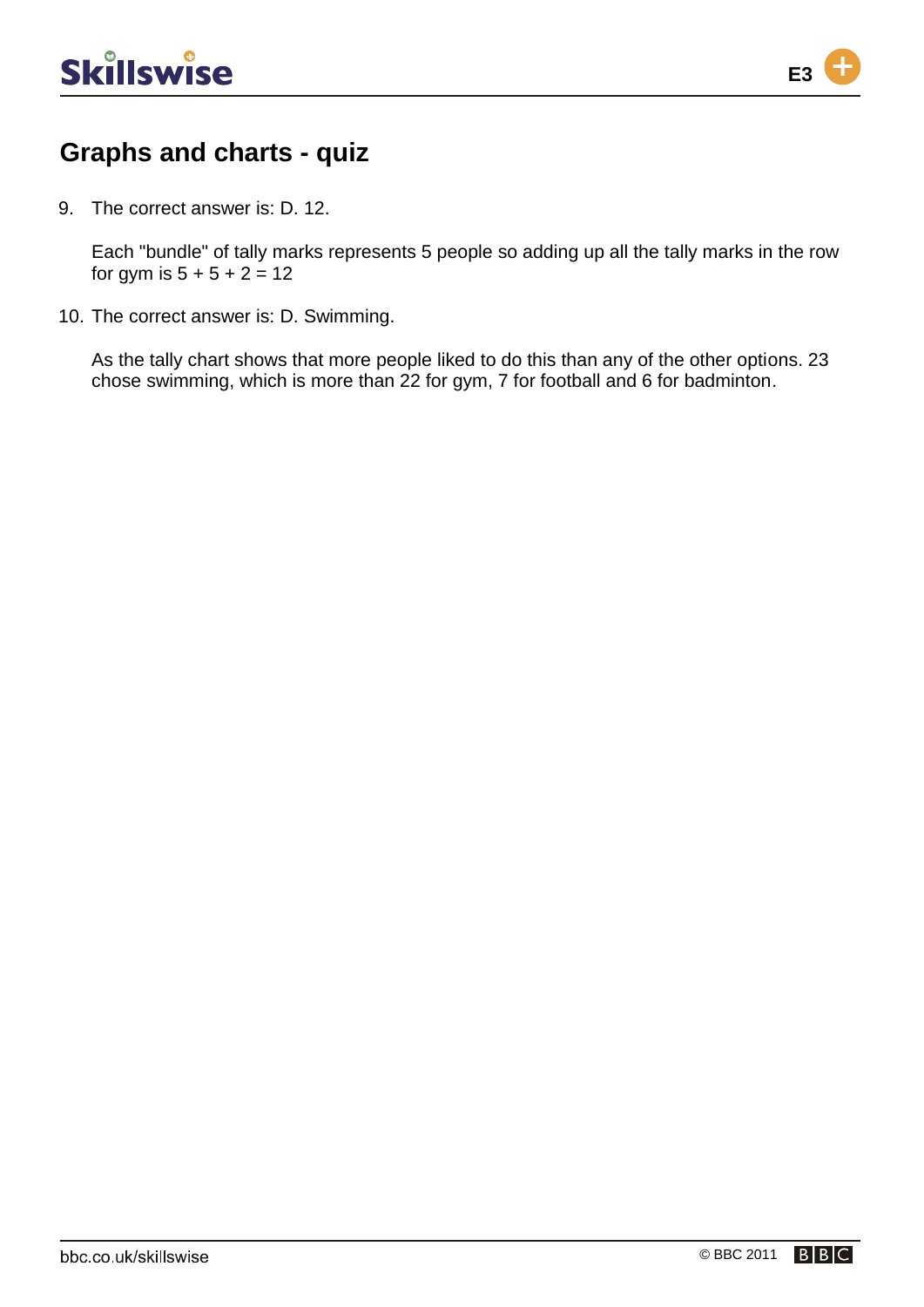

Level C

1. The correct answer is: D. 30. To work out how many people, in total, were asked about where they lived you had to add up each type of accommodation:

House: 13

Bungalow: 4

Flat or apartment: 10

Other: 3

 $13 + 4 + 10 + 3 = 30$ 

The total number of people surveyed was 30.

2. The correct answer is: B. 9. You had to work out the difference between the amount of people who live in bungalows (4) and houses (13).

 $13 - 4 = 9$ 

9 more people live in houses than in bungalows.

- 3. The correct answer is: D. The key tells you what each bar colour represents.
- 4. The correct answer is: C. 50. To calculate the amount of people who visited the hair salon on Saturday you need to read the value of each bar on Saturday:

Men: 15 Women: 20 Children: 15

Next, add these up:

 $15 + 20 + 15 = 50$ 

50 people visited the hair salon on Saturday.